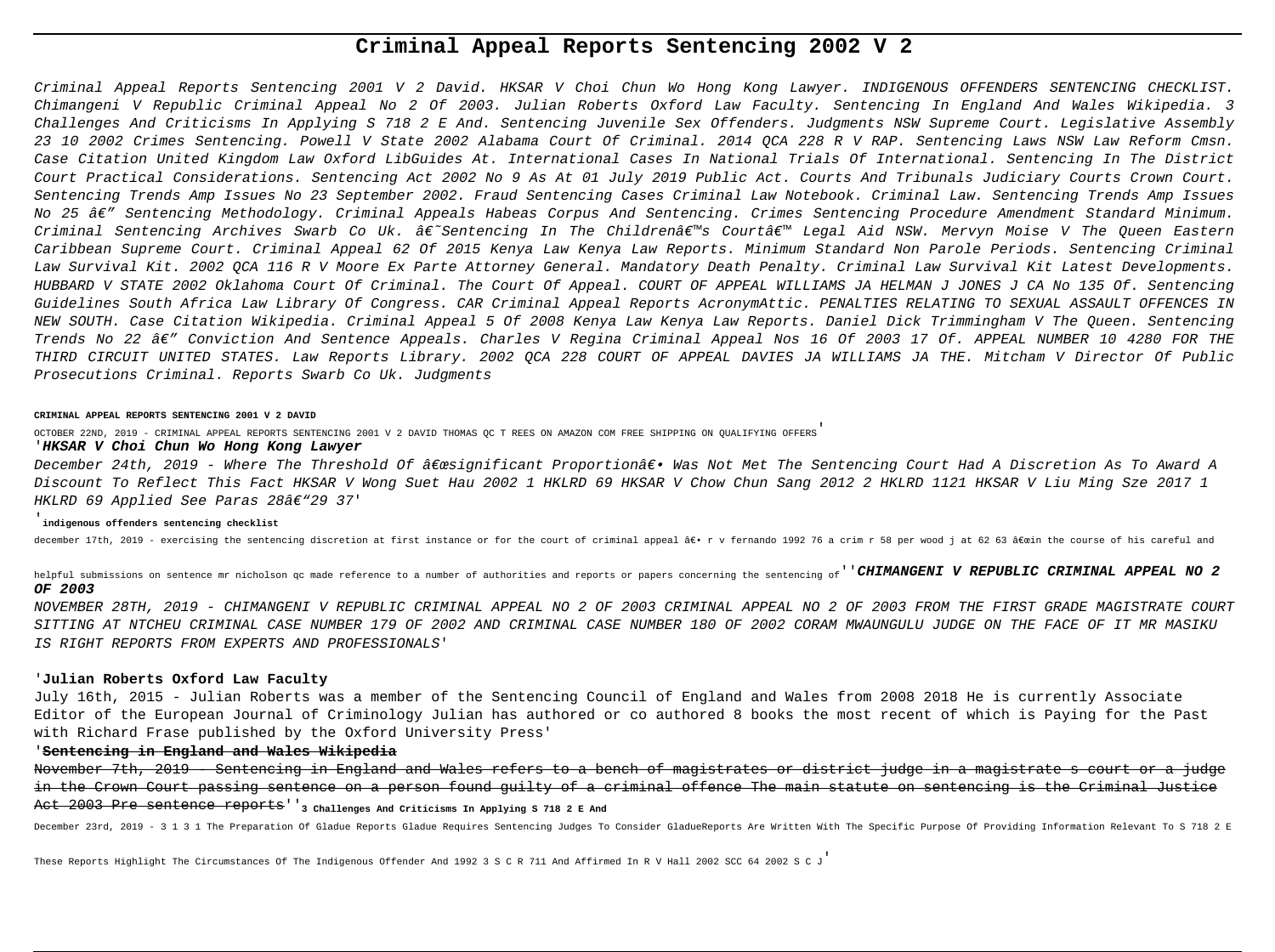#### '**SENTENCING JUVENILE SEX OFFENDERS**

DECEMBER 14TH, 2019 - SENTENCING JUVENILE SEX OFFENDERS A PAPER DELIVERED AT THE 8TH INTERNATIONAL CRIMINAL LAW CONFERENCE MELBOURNE 2 ' 6 OCTOBER 2002 THE SENTENCING OF SEX OFFENDERS ATTRACTS INTENSE

SOMETIMES PRURIENT PUBLIC INTEREST WHEN THE WRONGDOERS ARE PERSONS OF HIGH OFFICE 1 OR FROM A RELIGIOUS BACKGROUND 2 THE INTEREST BECOMES OVERWHELMING<sup>'</sup> Judgments NSW Supreme Court December 27th, 2019 - Judgments Supreme Court Decisions Are Published Via NSW Caselaw Decisions Are Also Reproduced On AustLii This Collection Includes Historical Judgments Handed Down Before 1900'

## '**Legislative Assembly 23 10 2002 Crimes Sentencing**

November 18th, 2019 - Appeal In R V Whyte New South Wales Court Of Criminal Appeal 2002 Page 343 The Issuing Of Guideline Judgments Has Had With Respect To A Number Of Offences A Significant Impact In Achieving Both Increases In The Penalties Imposed By The Courts As Well As Overall Consistency In Sentencing'

#### '**powell v state 2002 alabama court of criminal**

november 4th, 2019 - 854 so 2d 1206 2002 marlin powell v state of alabama cr 00 2435 court of criminal appeals of alabama september 27 2002 cynthia helene bockman tuscaloosa for appellant,

#### '**2014 qca 228 r v rap**

december 19th, 2019 - 2014 qca 228 r v rap mcmurdo p fraser ja a wilson j criminal law appeal and new trial r v rap 2014 qca 228 to print this judgment please return to the case and click on r v johnson 2002 gca 283 cited r v and 12 monthsâ $\varepsilon^{m}$  imprisonment suspended after 2 5 months at the sentencing hearing his counsel accepted that he<sup>'</sup>

#### '**SENTENCING LAWS NSW LAW REFORM CMSN**

DECEMBER 15TH, 2019 - REVIEW OF SENTENCING LAWS REFERENCE RECEIVED ORIGINALLY RECEIVED 20 OCTOBER 1994 BUT FOLLOWING A CHANGE OF GOVERNMENT A NEW EXPANDED REFERENCE WAS RECEIVED ON 12 APRIL 1995'

'**Case citation United Kingdom Law Oxford LibGuides at**

December 23rd, 2019 - Cr App R Criminal Appeal Reports Cr App R S Criminal Appeal Reports Sentencing FSR Fleet Street Reports ICR Industrial Cases Reports Following on from this from 2002 came the use of

neutral citations where by each case was given a neutral citation to identify it,

## '**international cases in national trials of international**

november 29th, 2019 - prosecutor v milan simić it 95 9 2 s sentencing judgment of october 17 2002 prosecutor v mile mrkå;ić it 9513 1 pt decision of july 24 2002 prosecutor v milomir stakić it 97 24 a appeal judgment of march 22 2006 prosecutor v milomir stakić it 97 24 t **trial judgment of july 31 2003**'

#### '**Sentencing in the District Court Practical Considerations**

December 25th, 2019 - This leaves sentencing procedure in a curious position If the Evidence Act does not apply do the common law rules apply or are there no rules It has been held that if no direction is made the common law rules of evidence apply if there is a dispute Regina v Bourchas 2002 133 A Crim R 413 esp at para 55'

### '**Sentencing Act 2002 No 9 As At 01 July 2019 Public Act**

December 27th, 2019 - This Act Is The Sentencing Act 2002 2 Commencement Criminal Liability Act 2002 This Act Does Not Apply To Proceedings Under The Armed Forces Discipline Act 1971 Or To Proceedings On Appeal From Any Decision Under That Act Except As Expressly Provided In That Act 3''**COURTS AND TRIBUNALS JUDICIARY COURTS CROWN COURT**

**DECEMBER 27TH, 2019 - CENTRAL CRIMINAL COURT 14 NOVEMBER THE QUEEN V STEPHEN WATERSON AMP EMILIE WILLIAMS SENTENCING REMARKS OF MR JUSTICE KERR T20197175 IN THE CROWN COURT AT BIRMINGHAM 2 AUGUST 2019 R V LOUISE PORTON SENTENCING REMARKS OF MRS JUSTICE YIP SENTENCING REMARKS OF MR COURT OF APPEAL COURT OF PROTECTION CROWN COURT FAMILY HIGH COURT MAGISTRATES**''**SENTENCING TRENDS AMP ISSUES NO 23 SEPTEMBER 2002** DECEMBER 22ND, 2019 - A NUMBER OF CASES IN THE QUEENSLAND COURT OF CRIMINAL APPEAL ALSO HIGHLIGHT THE NEED FOR SOME CAUSAL CONNECTION BETWEEN THE MENTAL DISORDER AND THE CRIME FOR IT TO BE CONSIDERED AN IMPORTANT FACTOR IN SENTENCING IN R V MATHERSON 65 THE COURT POINTED OUT THAT THERE ARE TWO LINES OF AUTHORITY REGARDING A REDUCTION IN SENTENCE BASED ON MENTAL'

#### '**Fraud Sentencing Cases Criminal Law Notebook**

December 27th, 2019 - Fraud Sentencing Cases From Criminal Law Notebook Jump to navigation Jump to search lt Sentencing lt Cases Defraud over 2 years R v Medeiros 2002 CanLII 45037 ON CA per curiam ON CA 9 month CSO UIC benefits Offender was mastermind Appeal from sentence of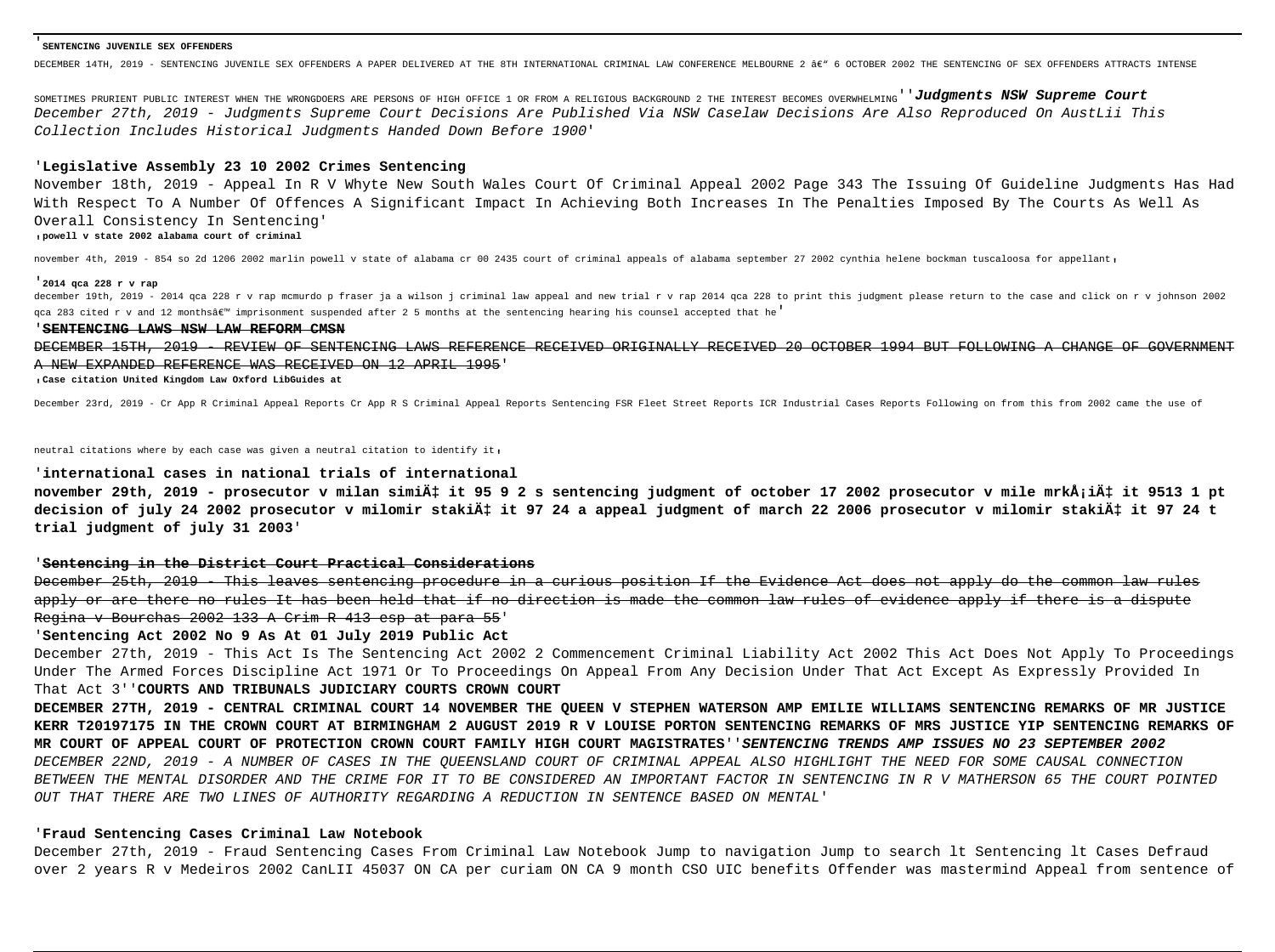#### '**CRIMINAL LAW**

DECEMBER 26TH, 2019 - LECTURE OUTLINES ON CRIMINAL LAW INCLUDING ACTUS REUS MENS REA STRICT LIABILITY CAUSATION MURDER MANSLAUGHTER NON FATAL OFFENCES AGAINST THE PERSON THEFT ROBBERY R V DIAS 2002 2 CR APP R 5 R V DICA 2004 3 ALL ER 593 R V DIETSCHMANN 2003 1 AC 1209 R V DOUGHTY 1986 83 CR APP R 319'

## 'sentencing trends amp issues no  $25$   $\hat{\alpha} \in \mathcal{C}$  sentencing methodology

december 16th, 2019 - having regard to the high court â€~ s decision in veen v the queen no 2 26 the trial judge had sought to bear in mind **the importance of the concept of proportionality when sentencing however the court of criminal appeal disagreed with this process of reasoning**'

## '**CRIMINAL APPEALS HABEAS CORPUS AND SENTENCING**

**NOVEMBER 29TH, 2019 - CRIMINAL APPEALS HABEAS CORPUS AND SENTENCING ANALYSIS AND COMMENTARY ON FEDERAL CRIMINAL APPEALS FEDERAL HABEAS CORPUS FEDERAL SENTENCING AND FLORIDA CRIMINAL APPEALS AND POST CONVICTION RELIEF BY WILLIAM MALLORY KENT AV RATED ATTORNEY WITH 28 YEARS EXPERIENCE IN JACKSONVILLE FLORIDA WHO PRIMARILY LIMITS HIS PRACTICE TO THESE MATTERS**''**crimes sentencing procedure amendment standard minimum**

december 16th, 2019 - section 44 2 enables a court to take into account the existence of  $\hat{\pi} \in \hat{C}$  are existences $\hat{\pi}^w$  to vary the statutory relationship between the non parole period and the balance of the termâ $\epsilon$ • peter johnson sc reforms to nsw sentencing law the crimes sentencing procedure amendment standard minimum sentencing act 2002 paper for the judicial commission of nsw 12 march 2003''**criminal sentencing archives swarb co uk**

december 26th, 2019 - december 2 2019 admin off crime criminal sentencing references 2013 ewca crim 467 links bailii ratio appeals against sentence are mounted on the underwood and others regina v cacd 30 jul 2004'

## 'â€<sup>~</sup>SENTENCING IN THE CHILDREN€™S COURT€™ LEGAL AID NSW

DECEMBER 15TH, 2019 - ‎SENTENCING IN THE CHILDREN€ŸS COURT€Ÿ CRIMINAL COURT STATISTICS 2003 2002 2001 NSW CHILDREN€™S COURTS TABLE 2 3 NSW DEPARTMENT OF JUVENILE JUSTICE ANNUAL REPORT 2002 2003 2001 2002 ACKNOWLEDGED IN THE COURT OF CRIMINAL APPEAL IN R V ROOS 1994 34 NSWLR 254'

## '**Mervyn Moise v The Queen Eastern Caribbean Supreme Court**

**December 14th, 2019 - EASTERN CARIBBEAN SUPREME COURT COURT OF APPEAL SAINT LUCIA that Saunders J A Ag as he then was made in a dissenting Judgment in Christopher Remy v The Queen St Lucia Criminal Appeal No 6 of 2002 and statements or properly weigh the mitigating factors with the principles of sentencing The appeal therefore succeeds**'

## '**Criminal Appeal 62 of 2015 Kenya Law Kenya Law Reports**

**December 14th, 2019 - Criminal Appeal 62 of 2015 Parties Moses Banda Daniel v of The Narcotic Drugs and Psychotropic Substance Control Act was a mandatory or discretionary provision in relation to sentencing Criminal Practice and Procedure seize amp seizure procedure upon seizure of Act No 2 of 2002 would depend on the intention of Parliament in**''**Minimum Standard Non Parole Periods**

December 15th, 2019 - 2 Percentage Growth In Real Recurrent Expenditure On Prisoners From 2002'2003 NSW Queensland And Australia 53 3 **Defined Term Standard Non Parole Periods Set By Reference To The Reasoning Of Howie J In Marshall V The Queen 2007 NSWCCA 24 And Under Current Terms Of Reference To**'

## '**sentencing criminal law survival kit**

**december 25th, 2019 - the crown can appeal against a griffiths type remand to the court of criminal appeal trindall 2002 133 a crim r 119 community corrections orders a court can impose a community corrections order of up to 500 hours see s 8 crimes sentencing procedure act**''**2002 QCA 116 R V MOORE EX PARTE ATTORNEY GENERAL**

DECEMBER 25TH, 2019 - 2002 OCA 116 R V MOORE EX PARTE ATTORNEY GENERAL MCPHERSON JA WILLIAMS JA BYRNE J CRIMINAL LAW ' APPEAL AGAINST SENTENCE  $\hat{a}\in$ " APPEAL BY ATTORNEY GENERAL OR OTHER CROWN LAW OFFICER 2 OF THE ACT BY WHICH  $\hat{a}\in$  and  $S$  and  $S$  and  $S$  and  $S$  and  $S$  and  $S$  and  $S$  and  $S$  and  $S$  and  $S$  and  $S$  and  $S$  and  $S$  and  $S$  and

#### '**MANDATORY DEATH PENALTY**

DECEMBER 11TH, 2019 - SINGAPORE'S COURT OF APPEAL HAS REJECTED ARGUMENTS THAT THE MANDATORY DEATH PENALTY IS UNCONSTITUTIONAL ON THE BASIS THAT IT BEARS A RATIONAL RELATION TO THE SOCIAL OBJECTIVE OF REDUCING CRIME AND DETERRING WOULD BE OFFENDERS SEE E G YONG VUI KONG V PUBLIC PROSECUTOR CRIMINAL APPEAL NO 13 OF 2008 COURT OF APPEAL OF SINGAPORE MAY 14'

'**Criminal Law Survival Kit Latest Developments**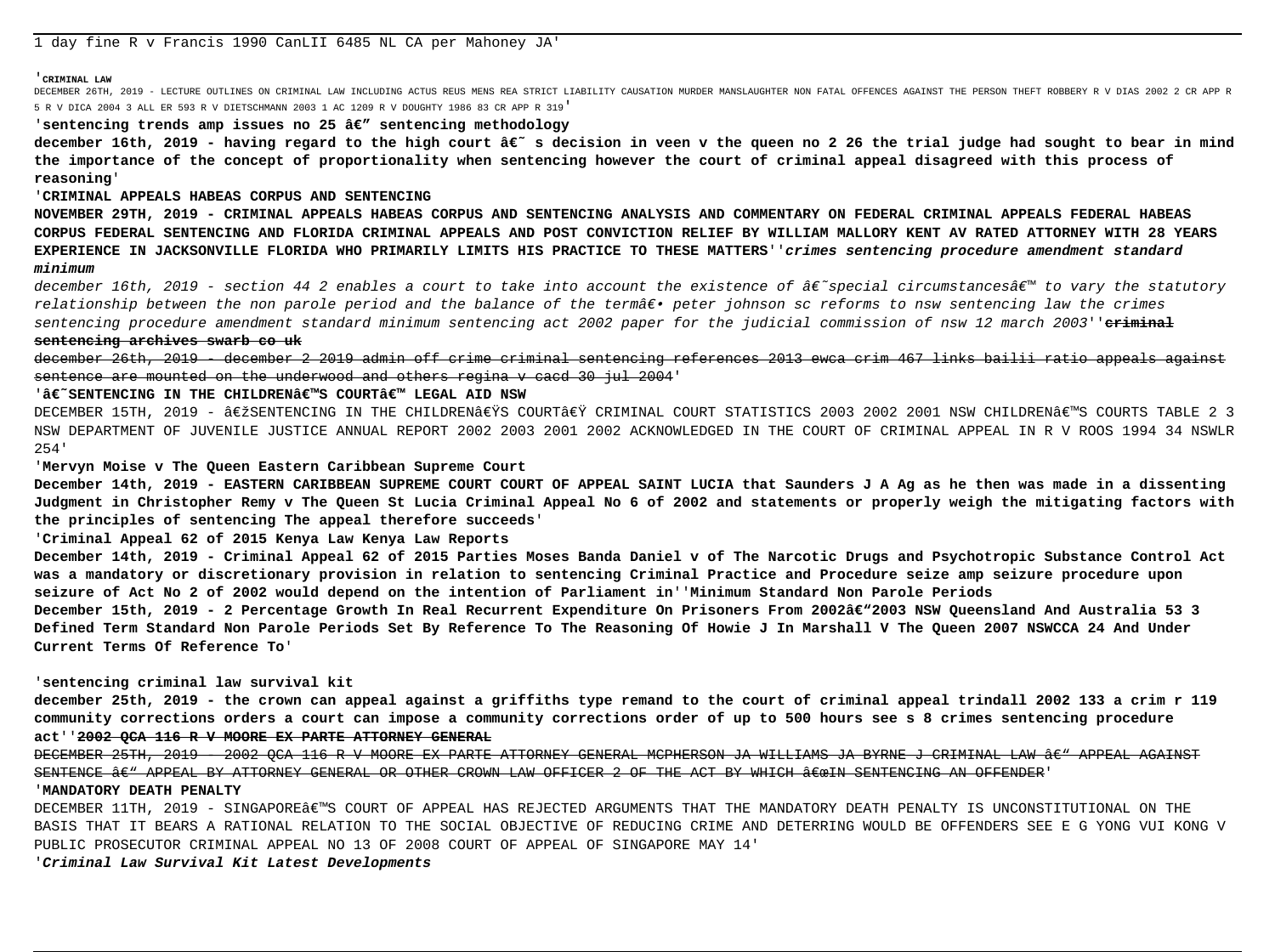December 26th, 2019 - Today The Court Of Criminal Appeal Handed Down A Guideline Judgment About Pleas Of Guilty R V Thomson Amp Houlton 2000 NSWCCA 309 In It The Court Of Criminal Appeal Stated That Judges Should Explicitly State That A Plea Of Guilty Is Taken Into Account And Failure To Do So May Be Taken As Indicating That The Plea Was Given Insufficient Weight'

## '**HUBBARD v STATE 2002 Oklahoma Court of Criminal**

December 2nd, 2019 - I Hubbard v State F 2000 638 ¶2 Ray Lamont Hubbard was tried by a jury in Choctaw County District Court Case No CF 1999 35 for Murder in the Second Degree in violation of II Cape v State C 2000 194'

#### '**The Court of Appeal**

December 19th, 2019 - The Court of Criminal Appeal was established by the Criminal Appeal Act 1907 The Annual Review this year therefore reports on the state of health of a centenarian 1 2 Since 2002 the

number of applications received by the Court has fallen slightly every year'

## '**COURT OF APPEAL WILLIAMS JA HELMAN J JONES J CA No 135 of**

December 16th, 2019 - learned sentencing Judge regarded that as irrelevant for the purposes of sentencing for this particular offence In the course of submissions counsel referred the sentencing Judge to the decision of this Court in Taylor v Napatali 1999 106 Australian Criminal Reports 578 and it was submitted that the reasoning in that case supported a'

## '**Sentencing Guidelines South Africa Law Library of Congress**

**November 26th, 2019 - The Library of Congress gt Law Library gt Research amp Reports gt Legal Reports gt Sentencing Guidelines South Africa Law Library of Congress The district courts have jurisdiction on all criminal matters except they would be required to record such circumstances and their sentences would be subject to appeal Voluntary sentencing**''**CAR Criminal Appeal Reports AcronymAttic November 6th, 2019 - What Does CAR Stand For CAR Stands For Criminal Appeal Reports Criminal Appeal Reports 2002 Vol 2 By Clare Barsby And A Great Selection Of Similar Used New And Collectible Books Available Now At AbeBooks Com Criminal Appeal Reports Sentencing On Westlaw UK Crime**'

#### '**penalties relating to sexual assault offences in new south**

december 15th, 2019 - penalties relating to sexual assault offences in new south wales volume 1 ii nsw sentencing council a report of the nsw sentencing council the views expressed in this report do not necessarily re in, ect the private or professional views of individual council members or the views of their individual organisations''**Case citation Wikipedia**

October 17th, 2019 - Case citation is a system used by legal professionals to identify past court case decisions either in series of books called reporters or law reports or in a neutral style that identifies

# a decision regardless of where it is reported''**Criminal Appeal 5 Of 2008 Kenya Law Kenya Law Reports**

November 17th, 2019 - Mohamed Rama Alfani Amp 2 Others V Republic Criminal Appeal No 223 Of 2002 The Allegation That The First Appellate Court Merely Summarised The Evidence On Record Was Not Tenable There Was No Set Format For Re Evaluation Of Evidence And The Court Needed Not To Use The Words Re Evaluate Reconsider And Analyse In Order To Fulfil Its Duty''**DANIEL DICK TRIMMINGHAM V THE QUEEN** DECEMBER 24TH, 2019 - 13 THIS IS SETTLED LAW AS A RESULT OF THE DECISIONS IN SPENCE V THE QUEEN AND HUGHES V THE QUEEN CRIMINAL APPEAL NO 20 OF 1998 ST VINCENT AND CRIMINAL APPEAL NO 14 OF 1997 ST LUCIA FROM THE EASTERN CARIBBEAN COURT OF APPEAL AND PATRICK REYES V THE QUEEN PRIVY COUNCIL APPEAL NO 64 OF 2001 14 ST LUCIA CRIMINAL APPEAL NO 6 OF 2002 AT'

#### <sup>'</sup> Sentencing Trends No 22 â€" Conviction And Sentence Appeals

December 15th, 2019 - Sentencing Trends No 22 â€" Conviction And Sentence Appeals In The New South Wales Court Of Criminal Appeal 1996â€"2000 1 February 2002 Sentencing Trends An Analysis Of New South Wales Sentencing Statistics J Hickey "An Overview Of Sentence And Conviction Appeals In The NSW Court Of Criminal Appealâ€. 1998 16 Sentencing Trends 16 7''Charles v Regina Criminal Appeal Nos 16 of 2003 17 of November 27th, 2019 - IN THE COURT OF APPEAL CRIMINAL APPEAL NOS 16 AND 17 OF 2003 BETWEEN 1 KEN CHARLES 2 LEONARD O'GARRO Appellants reports and psychiatric reports and on 31st July 1 St Christopher amp

Nevis Criminal Appeals Nos 10 â€" 12 of 2002 2 3 When fixing the date of a sentencing hearing,